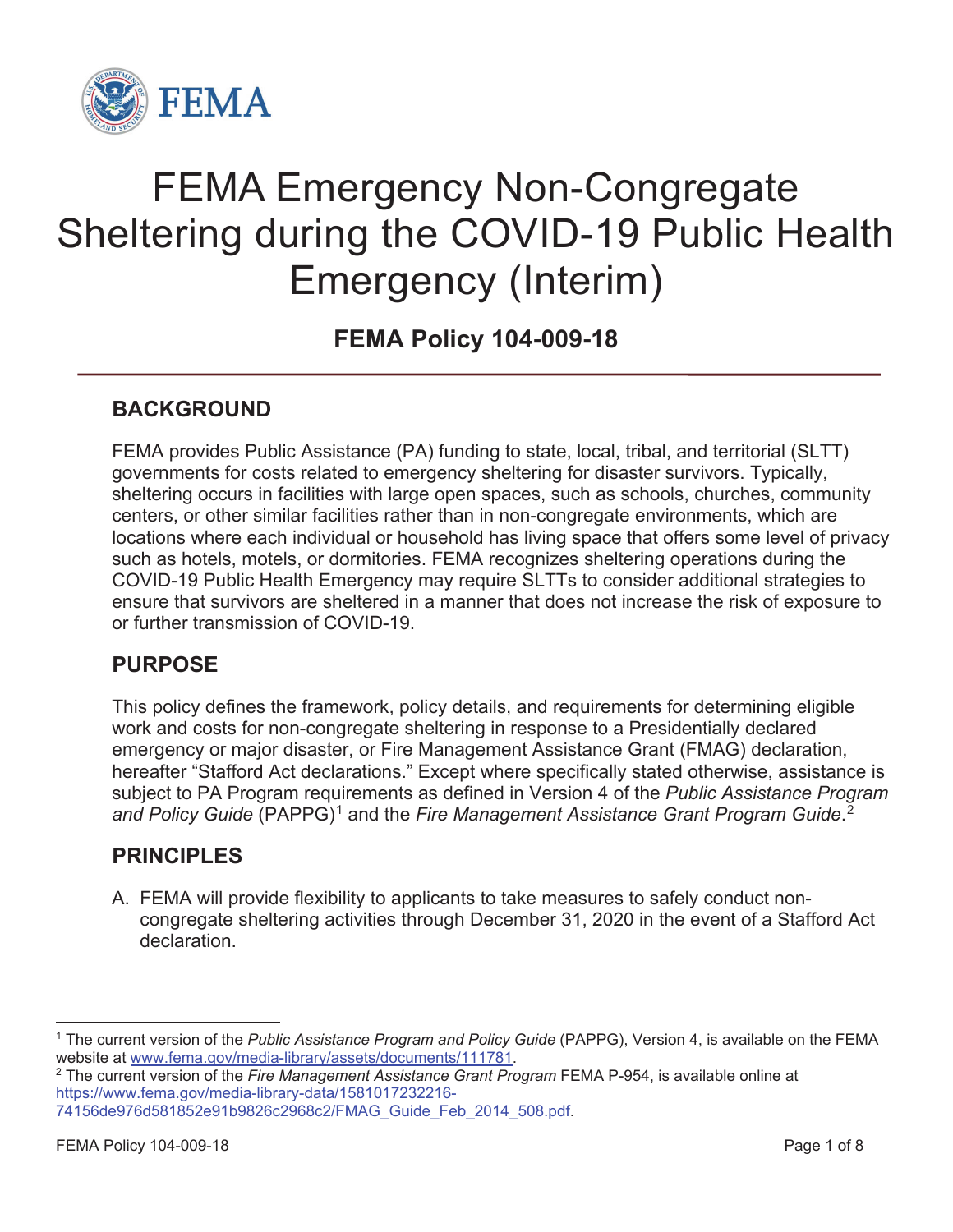

- B. FEMA does not intend for PA- or FMAG-funded non-congregate sheltering to be the single solution for sheltering, but rather one of many forms of non-congregate sheltering assistance.
- C. SLTTs should work with FEMA and other non-governmental partners to determine how non-congregate sheltering options may be incorporated into overall sheltering plans.
- D. FEMA will responsibly implement this policy and any assistance provided in a consistent manner through informed decision-making and accountable documentation.
- E. FEMA expects SLTTs will work with survivors to identify available assistance options for continued sheltering or housing needs that extend beyond the period of assistance identified in this policy.

#### **REQUIREMENTS**

#### **A. APPLICABILITY**

**Outcome:** To establish the parameters of this policy and ensure implementation in a manner consistent with program authorities and the needs of non-congregate sheltering operations in a COVID-19 environment.

1. This policy applies to all Stafford Act declarations, declared between June 1, 2020 and December 31, 2020.

#### **B. GENERAL ELIGIBILITY CONSIDERATIONS**

**Outcome:** To define the eligibility framework for non-congregate sheltering in Stafford Act declared events between June 1 and December 31, 2020.

- 1. Legal Responsibility.
	- a. To be eligible for PA funding, an item of work must be the legal responsibility of an eligible applicant.<sup>3</sup> Measures to protect life, public health, and safety are generally the responsibility of SLTT governments.
	- b. Legally responsible SLTT governments may enter into formal agreements or contracts with private entities, including private nonprofit organizations to conduct sheltering activities when necessary as an emergency protective measure in response to a declared incident. In these cases, PA funding is provided to the legally responsible government entity, which would then reimburse the private organization for the cost of providing those services under the agreement or contract.
- 2. General Considerations.

<sup>3 44</sup> CFR §206.223.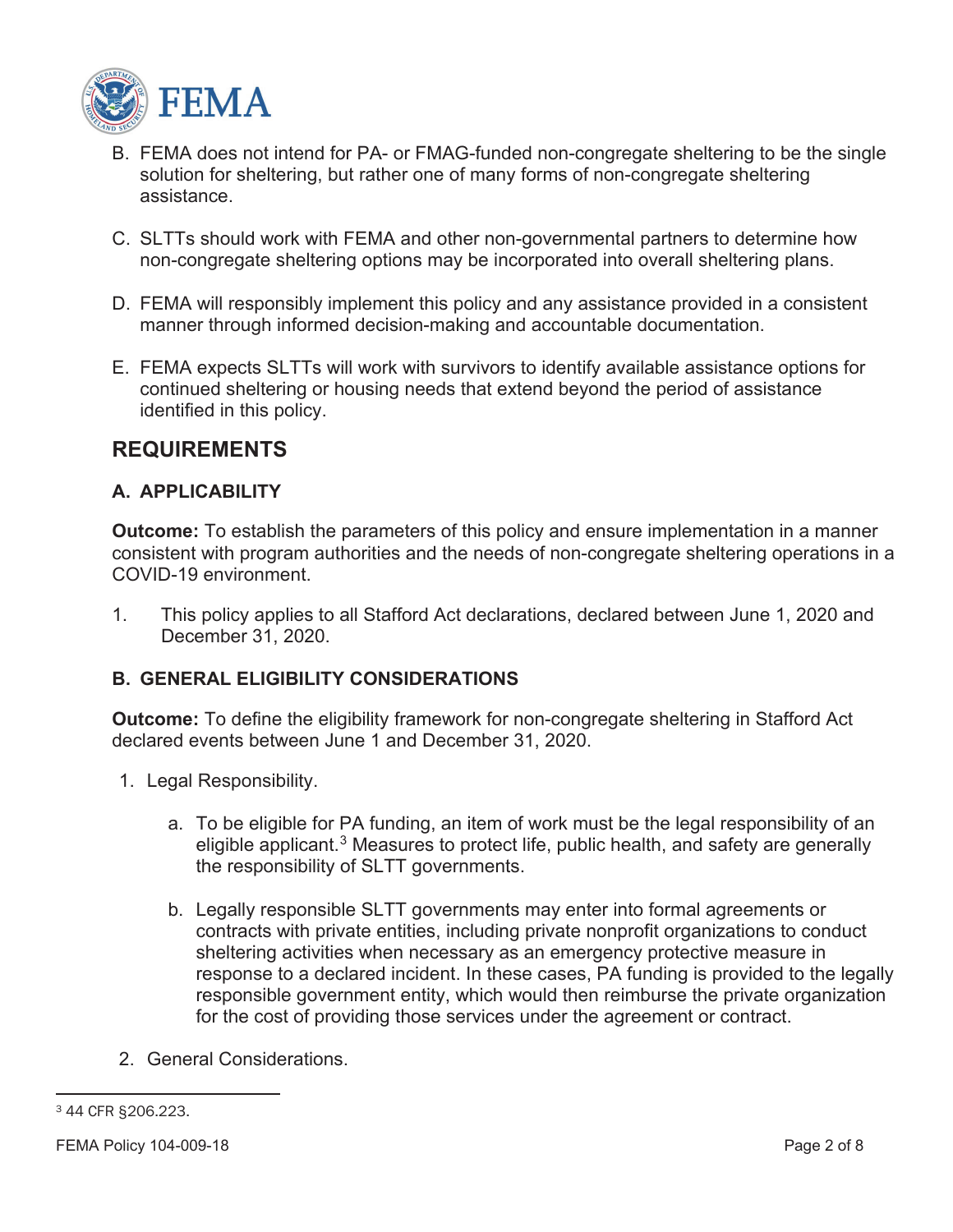

- a. In some circumstances, such as when congregate shelters are not available, sufficient, or could present a threat to public health and safety, FEMA may reimburse costs related to emergency sheltering in non-congregate environments.
- b. Pre-approval of non-congregate sheltering is not required for the Stafford Act declarations to which this policy applies. The FEMA Regional Administrators, or their designee, may therefore approve work and costs as outlined in Sections B.3 and B.4 of this policy.
- c. If not otherwise stated in this policy, all other relevant policies and programmatic considerations are required in accordance with the PAPPG and FMAG Guide.
- d. The Recipient must provide sufficient data and documentation to establish eligibility of the non-congregate sheltering activities, including the need for non-congregate sheltering resulting from the declared event, reasonableness, and costs. For a list of documentation requirements, refer to the PAPPG, Version 4.4
- e. To allow for a smooth transition of assistance from PA- or FMAG-funded noncongregate sheltering to other forms of FEMA assistance, Applicants are encouraged to collect data on the sheltered population. Examples of suggested data collection can be found in Appendix A, Data and Information Management, of this policy. This data is not intended to be collected by PA staff nor is it necessary to determine eligibility or to process the PA grant.
- f. In the event a declaration authorizing Individual Assistance (IA) programs under Section 408 of the Stafford Act is approved, Applicants should encourage survivors in PA- or FMAG-funded non-congregate sheltering to register with FEMA if they have a continuing need for federal assistance. FEMA will then determine whether the survivors are eligible for additional assistance.
- g. It is the responsibility of the Applicant to transition survivors out of PA- or FMAGfunded non-congregate sheltering to other forms of assistance, if the survivor still requires such assistance beyond the timeframes described in Section B.6.a of this policy. Additional assistance may be provided through other FEMA or federal programs, or through state, local, or voluntary agency resources.
- 3. Work Eligibility.
	- a. Eligible work related to non-congregate sheltering includes, but is not limited to, the items enumerated in the Chapter 7.II.O(2) of the PAPPG, Version 4. Work must be necessary based on the type of shelter and the specific needs of the survivors.

<sup>4</sup> See pages 123 and 124 of the PAPPG for data and documentation requirements for non-congregate sheltering.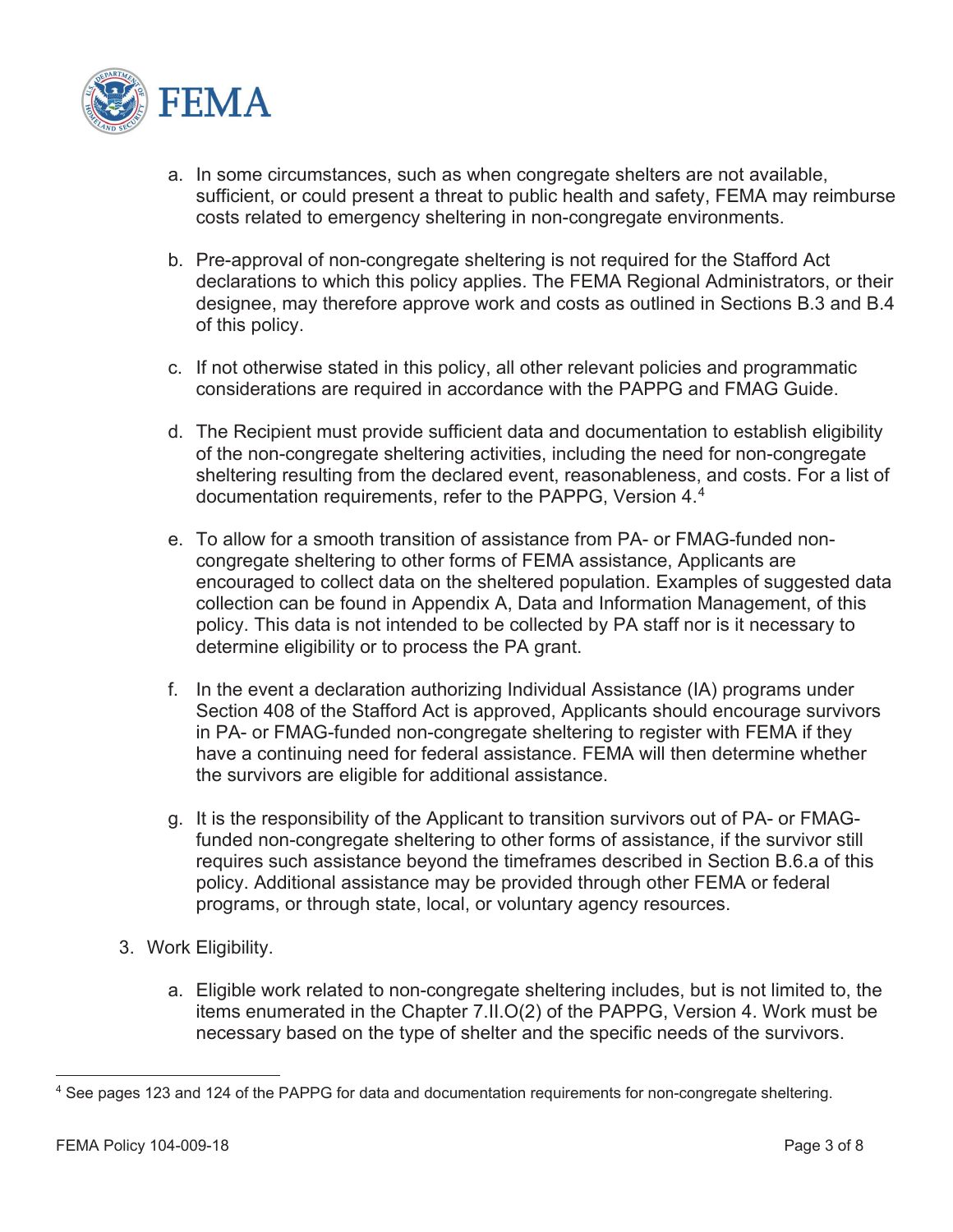

- b. In recognition of the unique circumstances posed by COVID-19, additional work items may be eligible, such as:
	- i. Cleaning and disinfection of non-congregate shelter facilities to avoid the spread of COVID-19, including necessary disinfection supplies and equipment.
	- ii. Face coverings, as recommended by the Centers for Disease Control and Prevention, to help slow the spread of COVID-19.
	- iii. Other items necessary to protect public health and safety during the COVID-19 pandemic. Refer to applicable public health authorities and/or FEMA guidance specific to the COVID-19 pandemic for guidance on what items may be necessary and appropriate.
- 4. Cost Eligibility.
	- a. FEMA determines eligible costs based on applicable statutes, regulation, and policy and its review of the contractual agreement between an SLTT and private entities.<sup>5</sup>
	- b. All claimed costs must be necessary and reasonable in order to respond to the declared event and are subject to program eligibility and other Federal requirements, including the applicable cost-share for the respective Stafford Act declaration.<sup>6</sup>
	- c. Applicants must follow applicable cost principles and procurement requirements.7
		- i. Applicants must follow FEMA's Procurement Under Grants Conducted Under Exigent or Emergency Circumstances guidance and include a termination for convenience clause in their contracts, including contracts for wrap-around services.
		- ii. Costs claimed by SLTT governments must be reasonable pursuant to Federal regulations and Federal cost principles. $8$  A cost is considered reasonable if, in its nature and amount, it does not exceed that which would be incurred by a prudent person under the circumstances prevailing at the time the decision was made to incur the cost.
		- iii. State and territorial governments are required to follow their own procurement procedures, comply with 2 CFR §200.322, and include any clauses required by 2 CFR §200.326 and Appendix II to 2 C.F.R. Part 200.
		- iv. Tribal and local governments must follow their own procedures and comply with 2 C.F.R. §§200.318-200.326.
- 5. Duplication of Benefits.

<sup>5</sup> Chapter 7.II.O(2)(e) PAPPG.

 $6$  In certain circumstances, the Regional Administrator may require the submission of an internal control plan, pursuant to 2 CFR §200.303.

<sup>7</sup> *See. COVID-19 Guidance: Procurements Under Grants During Periods of Exigent or Emergency Circumstances,*  March 17, 2020. (https://www.fema.gov/media-library/assets/documents/186350.)

<sup>8 2</sup> CFR §200.404; OMB Circular 87.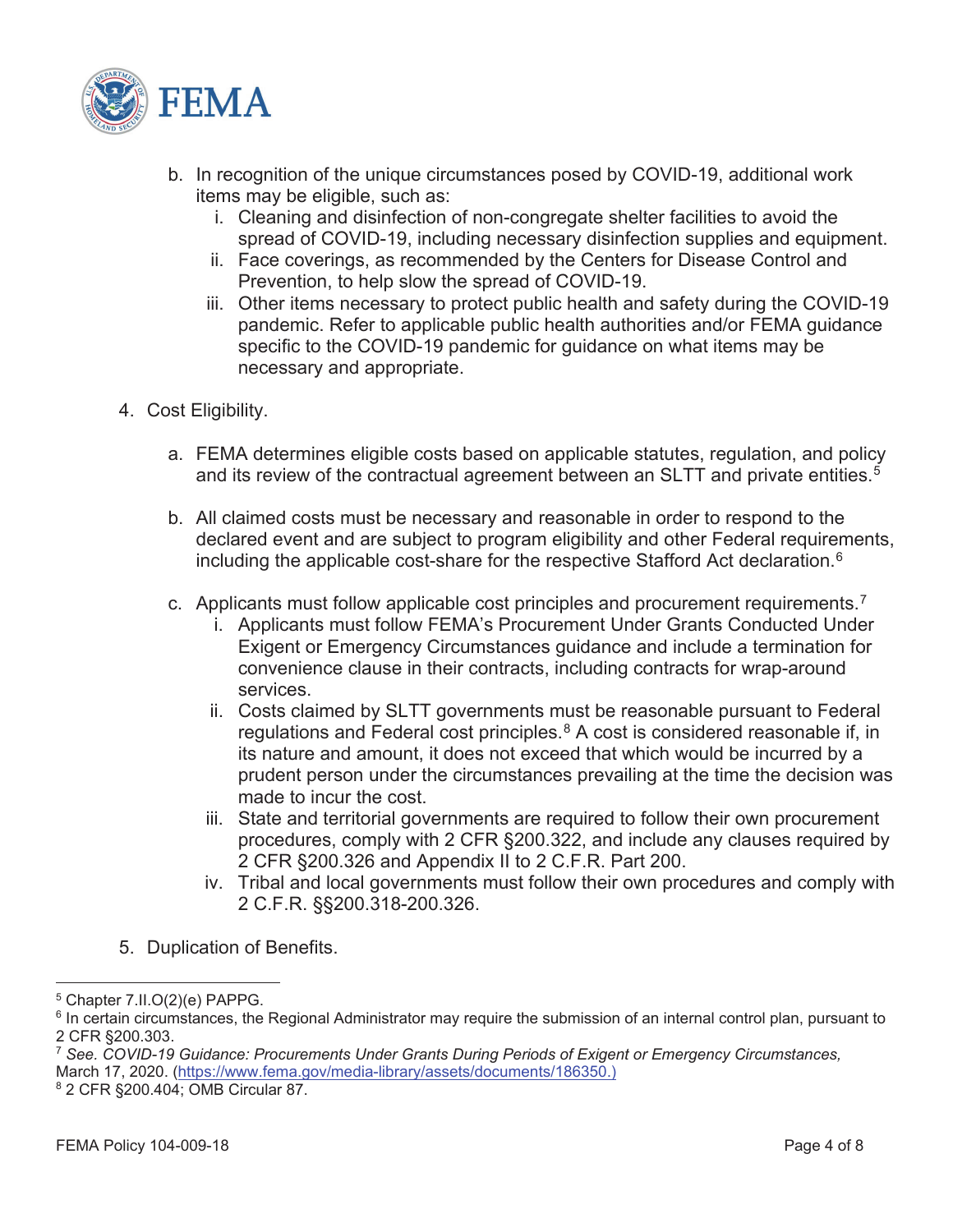

- a. Pursuant to Section 312 of the Stafford Act, FEMA is prohibited from providing financial assistance where such assistance would duplicate funding available from another program, insurance, or any other source for the same costs. $9$
- b. Funding for non-congregate sheltering cannot be duplicated by a non-federal agency, another federal agency or other FEMA program and/or grant. This includes Transitional Sheltering Assistance (TSA) and Lodging Expense Reimbursement.
- 6. Time Limitations.
	- a. FEMA will fund costs associated with necessary non-congregate sheltering activities which were incurred up to six days before the incident period begins and for up to 30 days after the incident period ends.
	- b. For costs incurred outside this timeframe, the Applicant must request a time extension and receive approval from the appropriate Regional Administrator. The time extension request should be submitted seven days in advance of the need and include a detailed justification for the continued need of non-congregate sheltering and a revised analysis of shelter options, including the costs for each option in accordance with Chapter 7.II.O(2)(e) of the PAPPG, Version 4.
	- c. Work authorized under this policy is eligible until December 31, 2020. All time extensions for non-congregate sheltering activities after December 31, 2020 must be approved by the FEMA Assistant Administrator for Recovery.
- 7. Other Considerations.
	- a. Activities must comply with all applicable federal, state and local laws, regulations, and executive orders. FEMA will conduct an Environmental and Historic Preservation (EHP) review in coordination with other federal and/or state agencies as appropriate before funding is obligated to ensure that work is in compliance with these laws, regulations and executive orders.
	- b. Under Section 308 of the Stafford Act, 42 U.S.C. § 5151, and other federal civil rights laws, recipients of FEMA financial assistance must ensure relief and assistance activities be accomplished in an equitable and impartial manner, without discrimination on the grounds of race, color, religion, national origin, sex, age, disability, English proficiency, or economic status.
		- i. Shelters must ensure that people with disabilities have equal access to its services, programs, which may include taking appropriate steps to ensure effective communication and complying with applicable physical accessibility

<sup>9 42</sup> U.S.C. § 5155.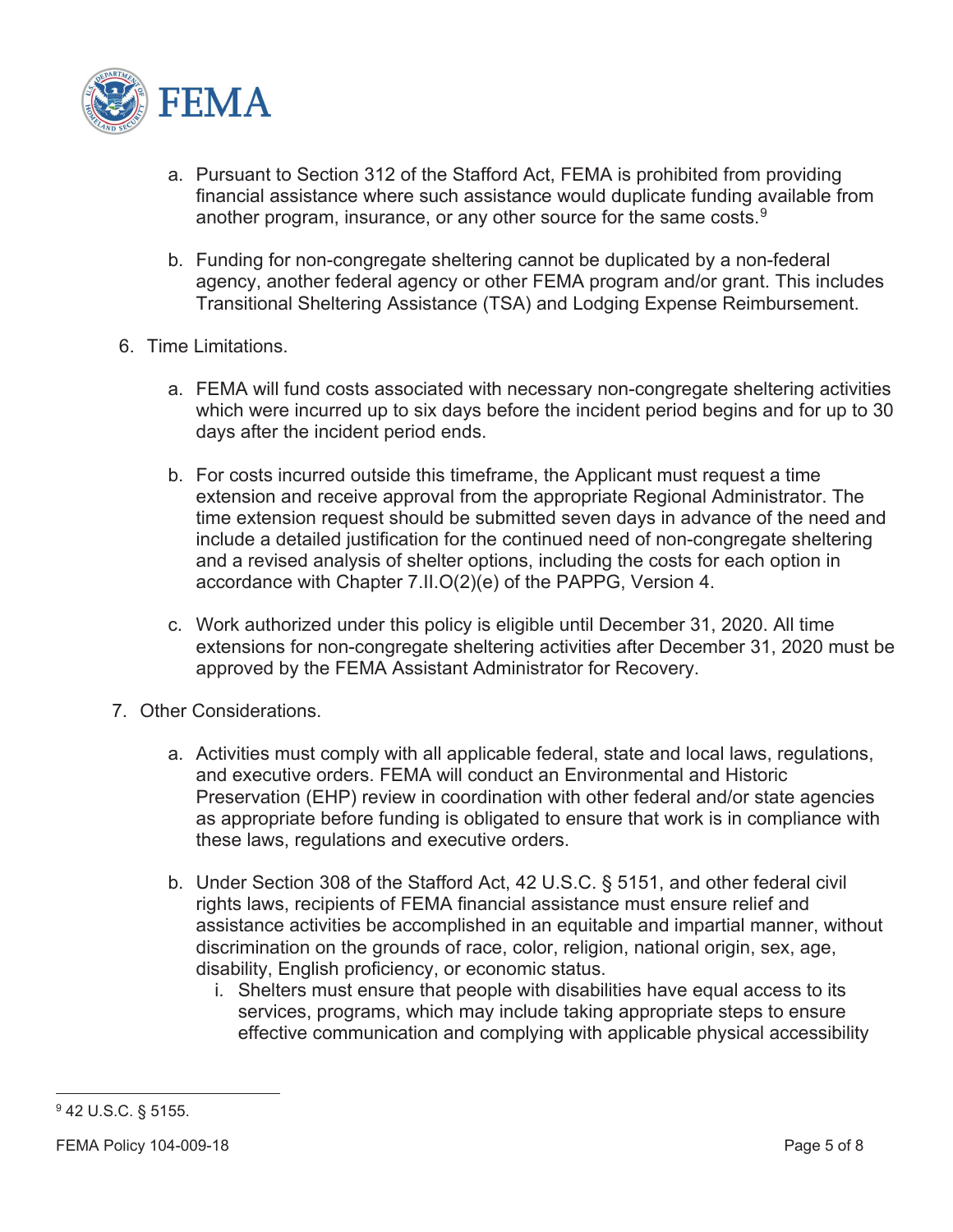

requirements, such as those identified under the Americans with Disabilities Act and Architectural Barriers Act.

ii. Shelters must provide meaningful communication and program access to individuals with limited English proficiency.

 $L_{C}$  or  $\sigma$  $\mathcal{L}$  and the set of the set of the set of the set of the set of the set of the set of the set of the set of the set of the set of the set of the set of the set of the set of the set of the set of the set of the set of

Keith Turi Assistant Administrator, Recovery Directorate

\_\_\_\_\_\_\_\_\_\_\_\_\_\_\_\_\_\_\_\_\_\_\_\_\_\_\_\_\_\_\_\_\_\_\_\_ June 17, 2020

Date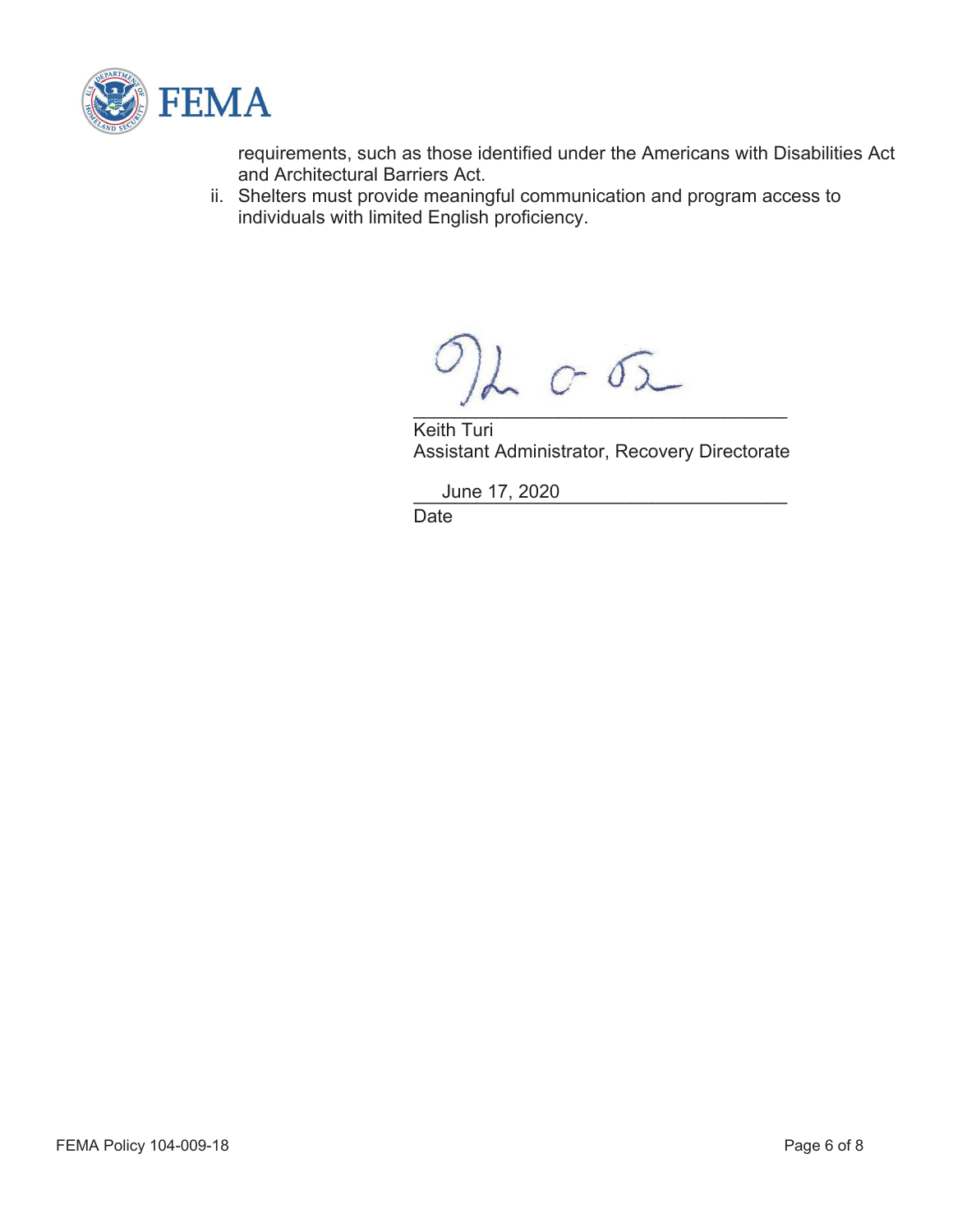

## **ADDITIONAL INFORMATION**

### **REVIEW CYCLE**

FEMA Policy #104-009-18, FEMA Emergency Non-Congregate Sheltering during the COVID-19 Public Health Emergency (Interim), will be reviewed, reissued, revised, and/or rescinded by December 31, 2020. The Assistant Administrator of Recovery is responsible for authorizing any changes or updates.

### **AUTHORITIES and REFERENCES**

Policies do not have the force and effect of law, except as authorized by law or as incorporated into a contract.

#### **Authorities**

- Robert T. Stafford Disaster Relief and Emergency Assistance Act, 42 U.S.C. § 5121, et seq., as amended
- Title 44 of the Code of Federal Regulations, Part 206, Subparts G and H
- Title 2 of the Code of Federal Regulations, Part 200
- Title 44 of the Code of Federal Regulations, Part 204

#### **References**

- FEMA Public Assistance Program and Policy Guide, Version 4
- FEMA Fire Management Assistance Grant Program Guide, P-954, February 2014

### **MONITORING AND EVALUATION**

FEMA will closely monitor the implementation of this policy through close coordination with regional and field staff, as appropriate, as well as interagency partners and SLTT stakeholders.

### **QUESTIONS**

Applicants should direct questions to their respective FEMA regional office.